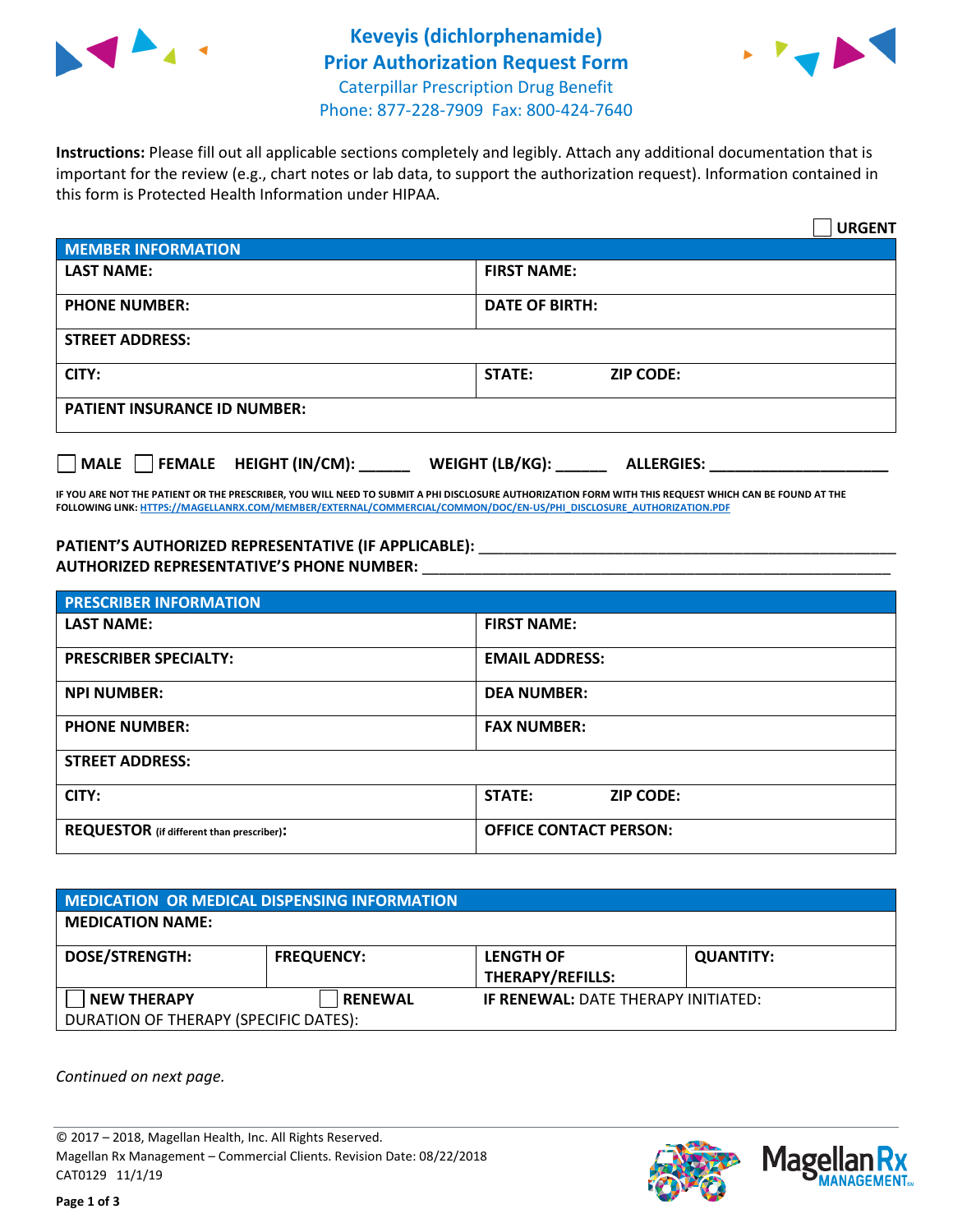



| <b>MEMBER'S LAST NAME:</b> NAME                                                                                                     |                                                                                                                                                                                                                                                                                                | <b>MEMBER'S FIRST NAME:</b>                           |  |  |
|-------------------------------------------------------------------------------------------------------------------------------------|------------------------------------------------------------------------------------------------------------------------------------------------------------------------------------------------------------------------------------------------------------------------------------------------|-------------------------------------------------------|--|--|
|                                                                                                                                     | 1. HAS THE PATIENT TRIED ANY OTHER MEDICATIONS FOR THIS CONDITION?                                                                                                                                                                                                                             | YES (if yes, complete below)<br><b>NO</b>             |  |  |
| <b>MEDICATION/THERAPY (SPECIFY</b><br>DRUG NAME AND DOSAGE):                                                                        | <b>DURATION OF THERAPY (SPECIFY</b><br>DATES):                                                                                                                                                                                                                                                 | <b>RESPONSE/REASON FOR</b><br><b>FAILURE/ALLERGY:</b> |  |  |
| <b>2. LIST DIAGNOSES:</b>                                                                                                           |                                                                                                                                                                                                                                                                                                | <b>ICD-10:</b>                                        |  |  |
| □ Primary hyperkalemic peridioc paralysis<br>$\square$ Primary hypokalemic peridioc paralysis                                       |                                                                                                                                                                                                                                                                                                |                                                       |  |  |
| PRIOR AUTHORIZATION.                                                                                                                | 3. REQUIRED CLINICAL INFORMATION: PLEASE PROVIDE ALL RELEVANT CLINICAL INFORMATION TO SUPPORT A                                                                                                                                                                                                |                                                       |  |  |
| <b>Clinical Information:</b>                                                                                                        | Is the medication being prescribed by or in consultation with a neurologist? $\Box$ Yes $\Box$ No                                                                                                                                                                                              |                                                       |  |  |
| 125-1500 mg/day? □ Yes □ No<br>$\Box$ Yes $\Box$ No Please submit documentation.                                                    | Has the patient tried and had an inadequate response to treatment with acetazolamide at a dose of<br>Please provide supporting documentation, including the dose and trial dates.<br>Does the patient have a lack of respnse, contraindication or intolerance to treatment with acetazolamide? |                                                       |  |  |
| Was the diagnosis confirmed by ONE of the following?*                                                                               | If diagnosis is for hyperkalemic periodic paralysis, also answer the following:                                                                                                                                                                                                                |                                                       |  |  |
| □ Genetic testing                                                                                                                   |                                                                                                                                                                                                                                                                                                |                                                       |  |  |
| □ Provocative testing                                                                                                               |                                                                                                                                                                                                                                                                                                |                                                       |  |  |
| $\Box$ Electromyography *please provide supporting documentation                                                                    |                                                                                                                                                                                                                                                                                                |                                                       |  |  |
|                                                                                                                                     | If diagnosis is for hypokalemic periodic paralysis, also answer the following:                                                                                                                                                                                                                 |                                                       |  |  |
| *please provide supporting documentation                                                                                            | Is patient's serum potassium level less than 3.5mmol/L during an attack? $\Box$ Yes $\Box$ No                                                                                                                                                                                                  |                                                       |  |  |
|                                                                                                                                     | Does patient have a normal TSH level? $\Box$ Yes $\Box$ No *please provide supporting documentation                                                                                                                                                                                            |                                                       |  |  |
|                                                                                                                                     | Does patient have a normal free thyroxine(FT4) level? $\Box$ Yes $\Box$ No *please provide supporting documentation                                                                                                                                                                            |                                                       |  |  |
| documentation                                                                                                                       | Does patient have a normal free triiodothyronine(FT3) level? $\Box$ Yes $\Box$ No *please provide supporting                                                                                                                                                                                   |                                                       |  |  |
| © 2017 - 2018, Magellan Health, Inc. All Rights Reserved.<br>Magellan Rx Management - Commercial Clients. Revision Date: 08/22/2018 |                                                                                                                                                                                                                                                                                                | $M$ agollan Ry                                        |  |  |

CAT0129 11/1/19